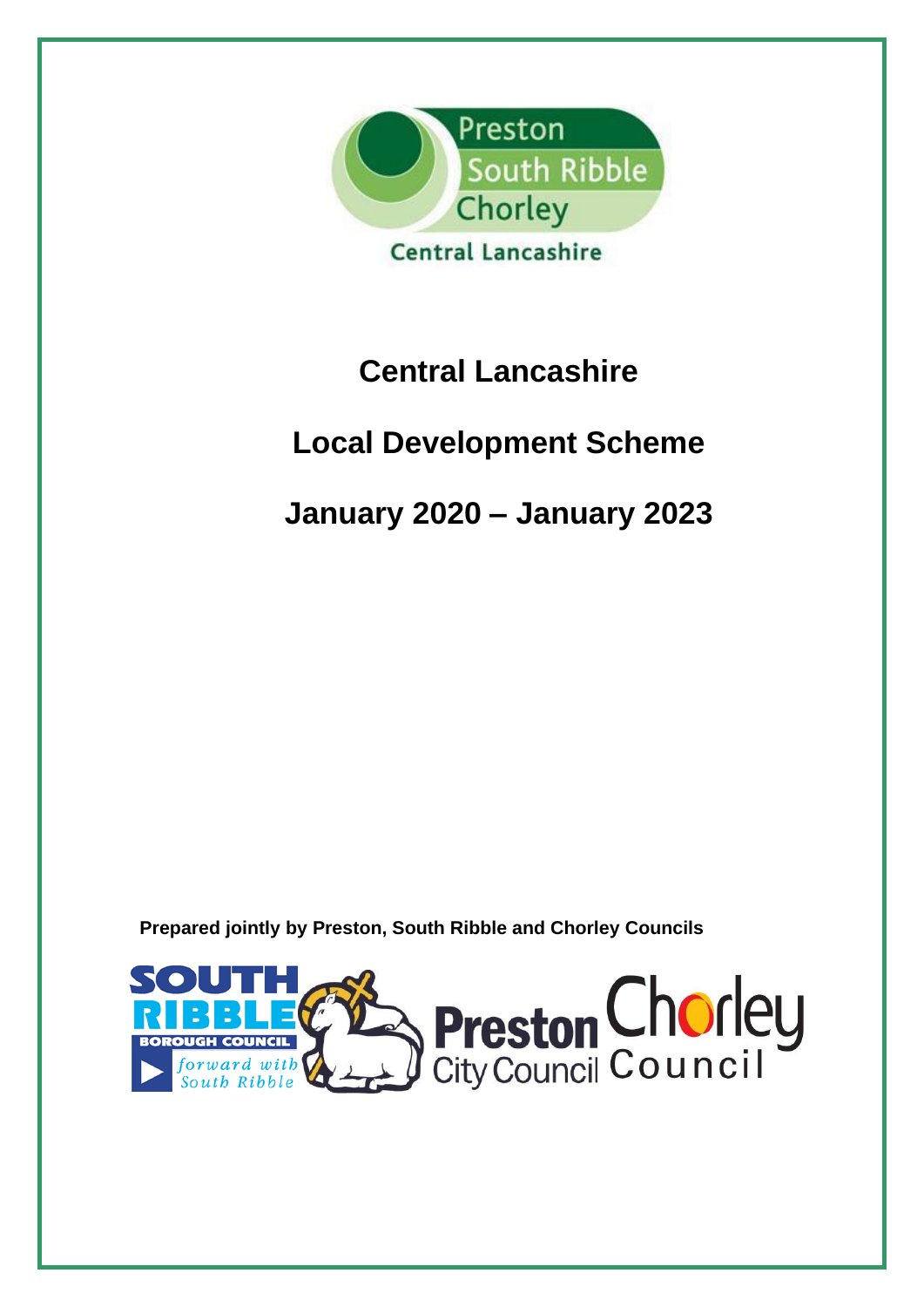# **Central Lancashire Local Development Scheme January 2020 - January 2023**

### **Introduction**

This document is a joint Local Development Scheme (LDS) prepared by Preston City Council, South Ribble Borough Council and Chorley Council to identify what the councils are going to do over the next three years to prepare new and revised planning policy which will form part of the Development Plan. The Development Plan can include Local Plans and Neighbourhood Plans.

Every local planning authority in England has to prepare a Local Plan, which includes all of the local planning policies for that area, and any planning applications have to be decided in line with it unless material considerations indicate otherwise. The purpose of the LDS is to identify new and revised planning policy the Councils are preparing to form the Local Plan. Under planning regulations, the Councils are required to regularly update this document and post it on their respective websites.

The LDS is produced jointly to reflect the joint working between the three authorities, specifically the existing Core Strategy adopted in 2012 and the commitment to undertake a review of the Core Strategy and three Local Plans, in order to produce a single Central Lancashire Local Plan. There will be allocation plans and maps prepared for each local authority area as part of this work.

The three Councils of Preston, South Ribble and Chorley have reached a consensus that the Joint Core Strategy and the individual local plans require a review of the policies and each has taken a formal decision to commence this work, working collaboratively to produce a single Plan. As this is a review, with commonalities across the three areas operating as a single housing market area and functioning economic area, it is not envisaged to be as comprehensive as starting the entire process from the beginning.

This document describes the updated programme for the review of the Local Plan which includes a comprehensive review of the existing development plan policies, refreshing the required evidence base, inviting a call for sites and producing a draft publication plan for consultation ahead of an examination in public for adoption.

Work on delivering the Local Plan has progressed well, with consultation on the Integrated Assessment Scoping Report from Aug-Sept 2019 and the Issues and Options Consultation from 18<sup>th</sup> November 2019 until 14<sup>th</sup> February 2020. The preparation of a Local Plan is fluid and changes to the timetable can be necessary to reflect circumstances outside of the Councils control such as ability to recruit staff into vacant posts, completion of studies to inform the evidence base which involve the input of external organisations, and changes to national policy and more recently the introduction of the standard method. These recent changes have resulted in amendments being made to the plan timetable which are reflected in the proposed revisions.

Within the area, there is joint working with the Central Lancashire authorities (made up of Preston South Ribble and Chorley Councils). This work has included the adoption of a joint Central Lancashire Core Strategy in July 2012 as well as individual local plans containing development management policies which were adopted in 2015.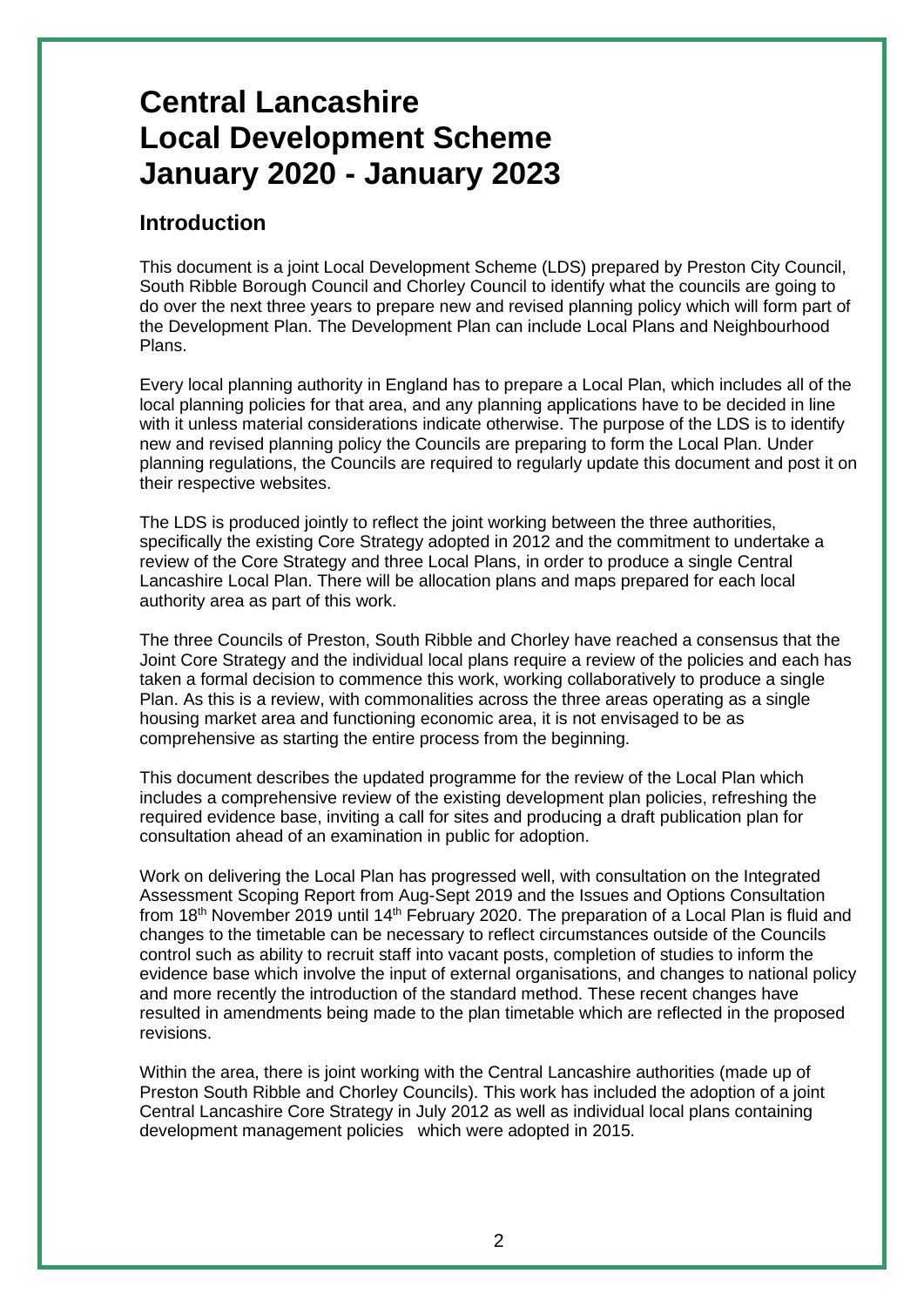### **Purpose of the Document**

This document covers the three year period between Jan 2020 and Jan 2023. It supersedes the previous LDS's which have been operating separately in the three authorities.

The Local Development Scheme includes the following information:

- Details of the high level programme for the undertaking of a review of the existing statutory development plan including the Central Lancashire Core Strategy, Chorley Local Plan, South Ribble Local Plan and Preston Local Plan.
- Details of the evidence currently under commission and to be commissioned in order to inform the preparation of the new Local Plan.
- Information about the resources available, within Central Lancashire, for preparing the Local Plan.
- ▶ The risks associated with situations that might arise that could adversely impact on the achievement of the work programme set out in the LDS and how these risks are to be managed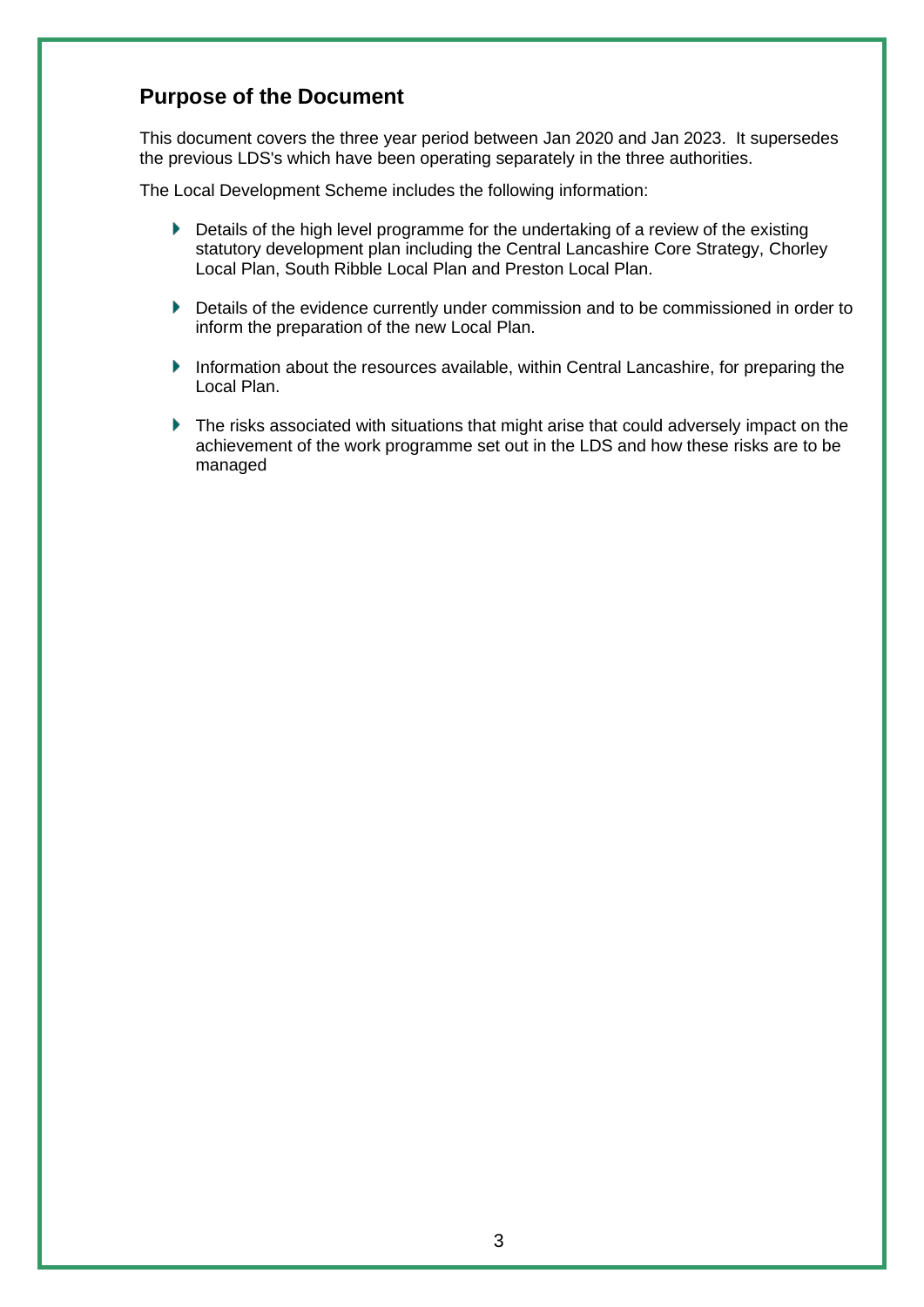## **Current Development Plan**

#### **Central Lancashire Core Strategy**

The Central Lancashire Core Strategy adopted in July 2012, is the strategic document of the plan and covers all three Central Lancashire authority areas – Preston City, South Ribble Borough and Chorley. It sets the overall strategic vision for the area, including issues such as setting housing requirements and principles for infrastructure.

#### **Local Plan**

Each Central Lancashire authority worked in partnership to produce a separate Local Plan, adopted in July 2015. The Local Plans set out development management policies, and allocate or protect land for specific uses, such as housing, employment or greenspace.

#### **Neighbourhood Plan**

The Penwortham Neighbourhood Plan, Inner East Preston Neighbourhood Plan and the Broughton in Amounderness Neighbourhood Plan, prepared by the local neighbourhood forums with the support of the local councils, form part of the development plan. The Penwortham Neighbourhood Plan was made in March 2017, Inner east Neighbourhood plan was made in April 2015 and the Broughton in Amounderness neighbourhood Plan was made in October 2018**.** The per

## **Other Documents**

#### **Statement of Community Involvement**

Chorley Council's Statement of Community Involvement was adopted in April 2019.

South Ribble Council's Statement of Community Involvement was adopted in December 2013

Preston City Councils' Statement of Community Involvement was adopted in December 2018

#### **Supplementary Planning Documents**

Supplementary Planning Documents (SPDs) offer local planning authorities the opportunity to add guidance on specific policy areas. The purpose of SPDs is to provide guidance on the interpretation and implementation of relevant planning policies, particularly those in the Central Lancashire Core Strategy. The following Central Lancashire SPDs have been adopted:

- Affordable Housing Oct 2012
- Controlling Re-Use of Employment Premises Oct 2012
- Rural Development Oct 2012
- Design Guide Oct 2012
- Access to Healthy Food\* Oct 2012
- Open Space, Sport and Recreation Sept 2013
- Biodiversity and Nature Conservation SPD July 2015
- Employment Skills SPD Sept 2017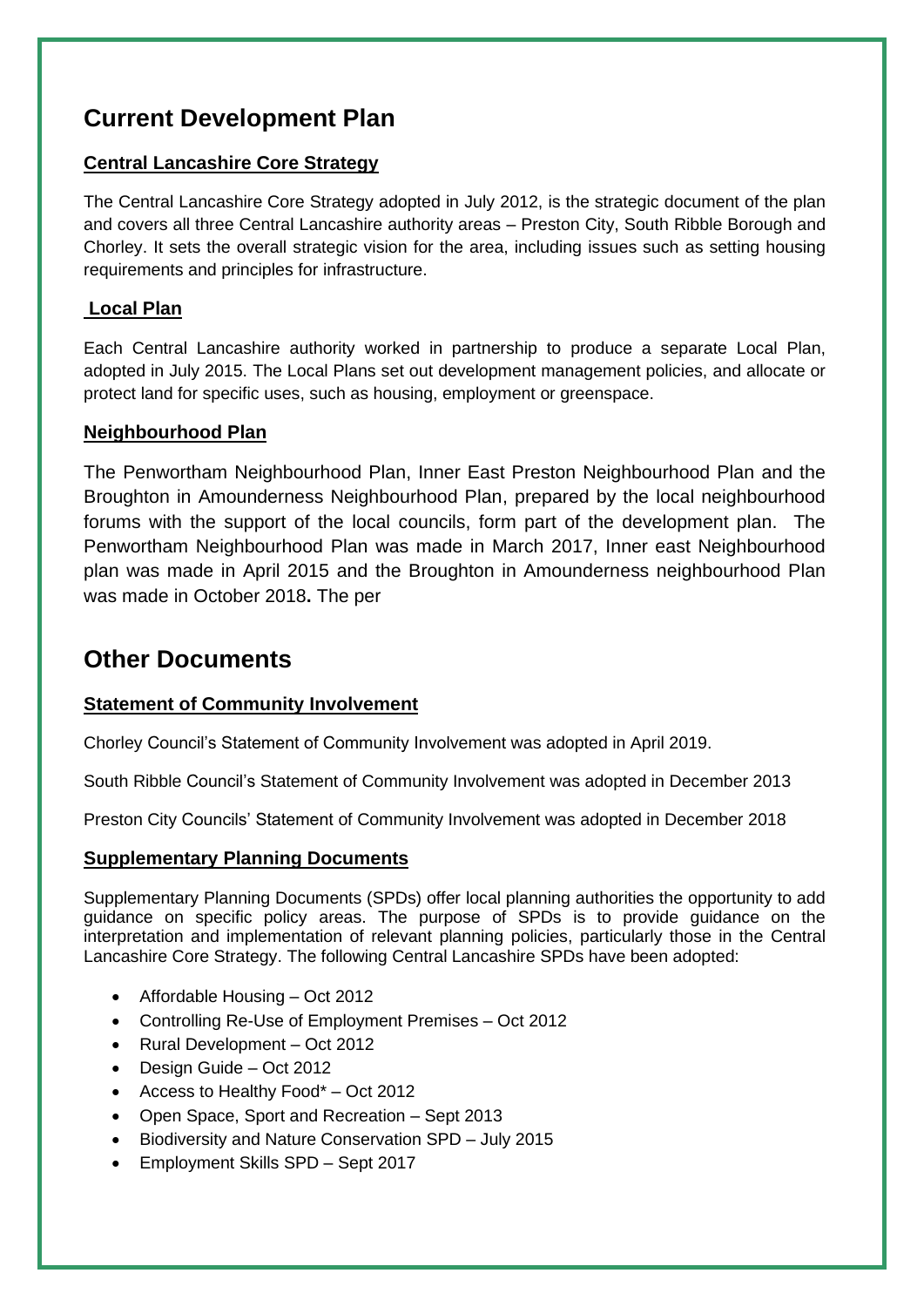\*The Access to Healthy Food SPD was adopted in October 2012, however, after consideration at the Chorley and South Ribble Local Plan Examinations, the SPD and proposed Local Plan policy with their references to a 400m exclusion zones was not considered robust and the SPD has been suspended (in Chorley and South Ribble) pending a review which will inform whether it is revised or withdrawn and reviewed alongside the requirements of the new Local Plan.

## **Resources**

The three councils are working as a partnership to undertake a review of the Local Plan and are jointly resourcing a central team to undertake the work. Additionally, a bid to MHCLG for Planning and Housing Delivery Grant was successful and will contribute to the resources required.

The following in-house resources have been established through the central team:

- 1 x Local Plan Coordinator (Planning Manager)
- 2 x Planning Policy Officers
- 1 x Technical Officer
- 1 x Local Plan Programme officer (to be appointed on submission of the Local Plan)

This team is complemented by the substantive posts at each respective council as required. In addition, joint working between the Central Lancashire teams is coordinated through a Central Lancashire officer working group. There is also a Joint Advisory Committee made up of members from the three Central Lancashire authorities and Lancashire County Council.

The Planning Policy teams can draw on additional resources from other teams within each council for expertise on areas such as:

- Housing
- Neighbourhood Management
- Environmental Health
- Economic Development
- Property Services
- Parks
- Corporate Policy

Lancashire County Council has responsibilities for:

- Transport and highways
- Minerals and waste
- Cross-boundary issues
- Health
- **Fducation**

Consultants will be engaged on specific projects where there is a lack of expertise or capacity inhouse, for example the production of evidence base studies such as the Open Space Sports and Recreational Assessment and Retail Study.

## **Risk Assessment of Delivering LDS Programme**

In preparing the LDS, the main risks to programme slippage are: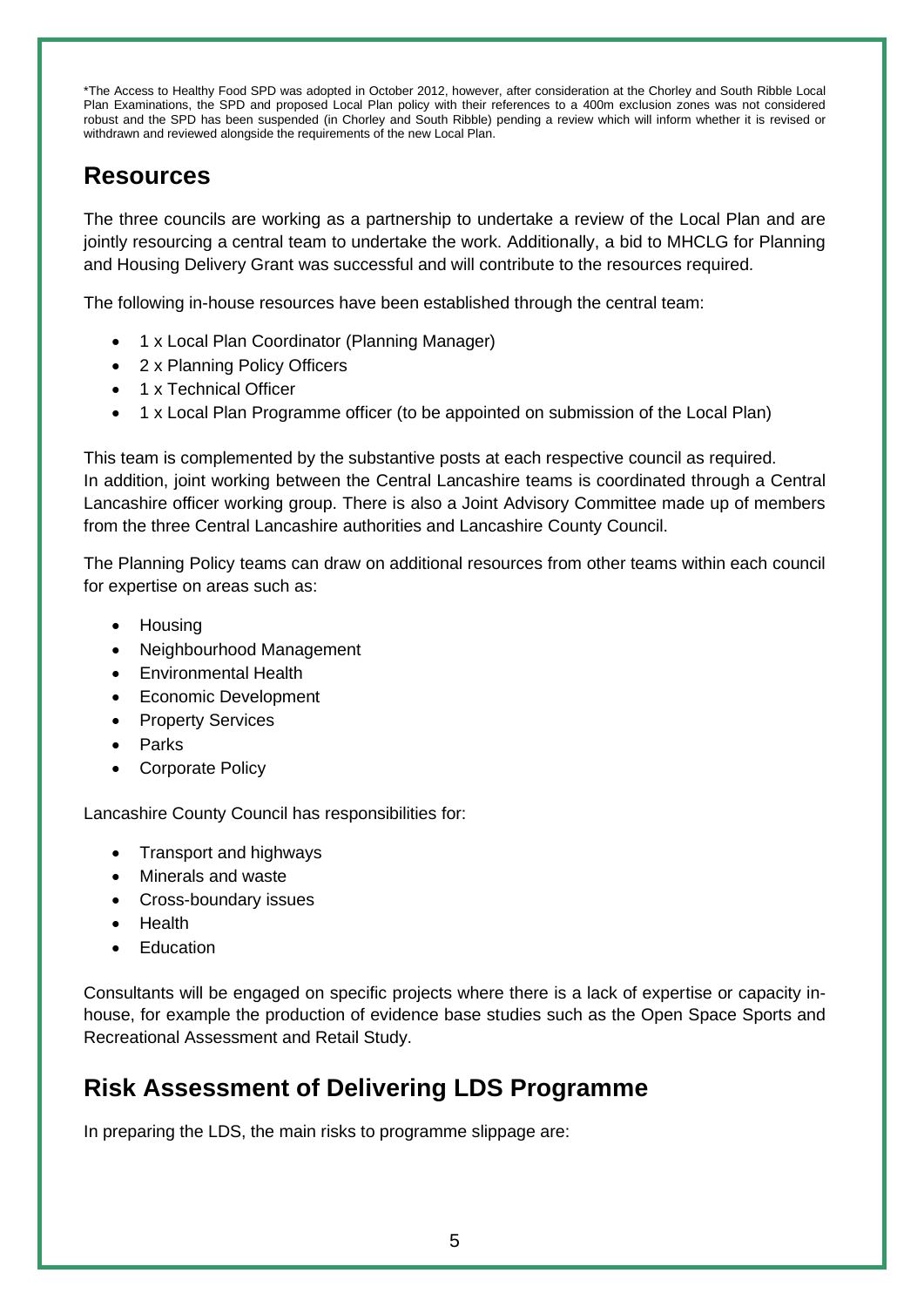• **Staff capacity/Turnover/Absence –** There is a Central Team in Place to oversee the development of the Plan with support from the home teams, this allows us to reduce the risk of staff being in post to deliver the Local Plan. Should there be a loss of staff due to sickness or turnover, home team staff can be utilised to keep the project on track along with support from consultants as necessary until staff return or are replaced.

• **Political Delay –** The potential for delays due to the political decision-making process is increased by the requirement for joint/aligned documents to be approved by the relevant decisionmaking structure of each Central Lancashire authority. This has been mitigated by involving Members from all three authorities in a Joint Advisory Committee informed by member working groups in each district authority enabling Members to be fully involved at an early stage.

• **Joint Working –** Although there are considerable benefits in joint working, there are risks in terms of programming work and political decision making. The three authorities are minimising this risk through a memorandum of understanding. There is also a Steering Group where the planning leads from each of the 3 councils, the central team and LCC meet regularly to discuss the development of the plan and any ongoing issues.

• **'Soundness' of Local Plan –** Joint and independent working, this risk will be minimised by liaising closely with relevant partners and agencies, neighbouring authorities and having regard to the PAS soundness toolkit and Local Plan Route Mapper and procedural implications this may have.

• **Changing Legislation –** The risk of changing legislation during the preparation of the Local Plan is a challenge. This impact will be minimised by attending events, liaising with the relevant Government department, keeping up-to-date with new policy and legislation and assessing how this may impact on the Local Plan. This is largely out of the authority's control.

• **Finance/Resource Availability –** Finance and resource availability will be a significant challenge in the forthcoming years. This will need to be considered by the authorities and assessed on an annual basis. The risk of lack of finance has been mitigated by advance budgeting and joint working savings and the successful Government award of Planning Delivery Funding for two years. The Steering Group will also receive regular finance updates which will alert them in advance of any major budgetary or resource issues.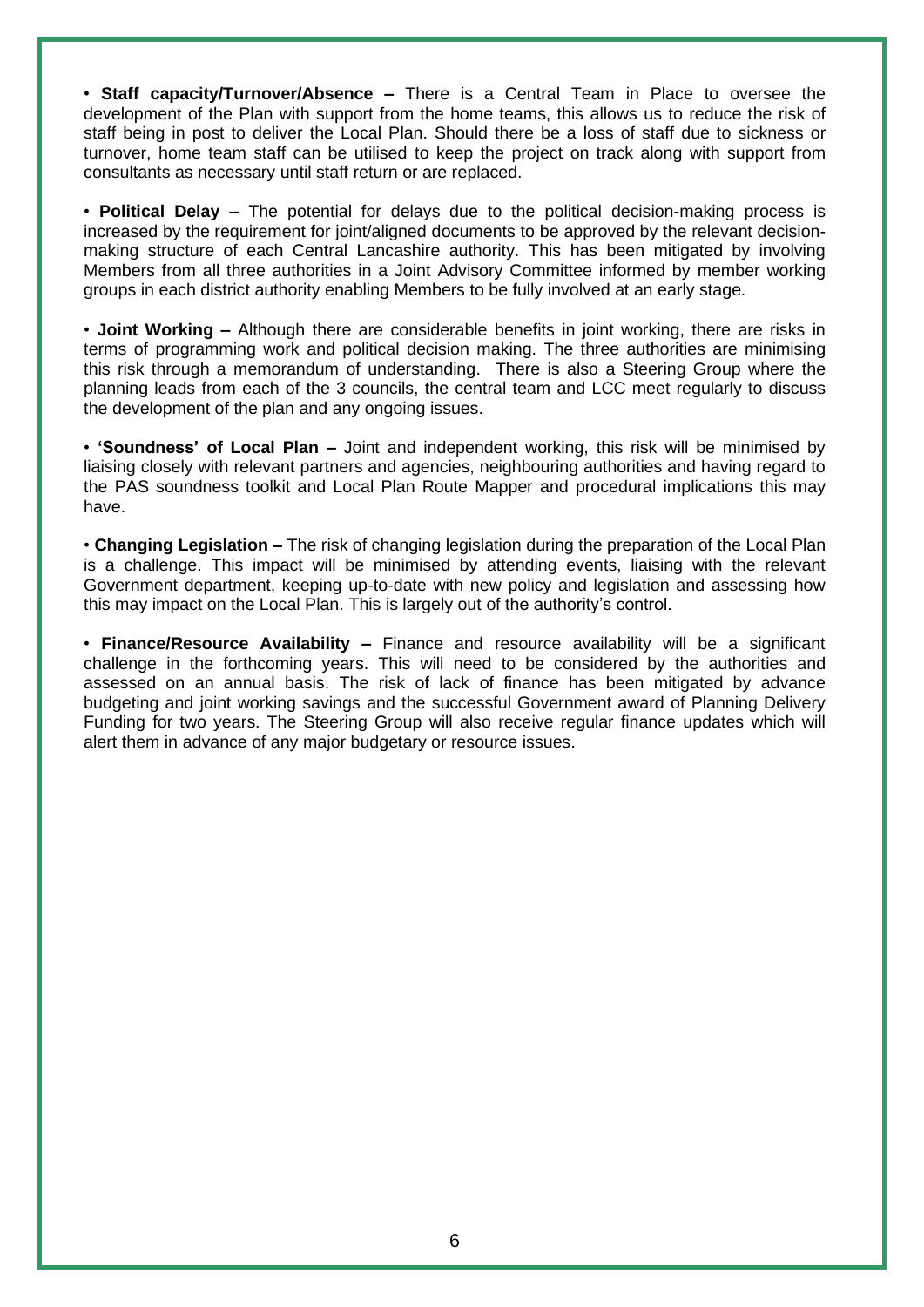# **Programme for Review of Central Lancashire Local Plan**

### **Table of Key Stages of Local Plan Preparation**

| <b>Key Stage</b>                                                                           | <b>Description</b>                                                                                                                                                                                                                                                                                                                                                                                          | <b>Timescale</b>                                                                          |
|--------------------------------------------------------------------------------------------|-------------------------------------------------------------------------------------------------------------------------------------------------------------------------------------------------------------------------------------------------------------------------------------------------------------------------------------------------------------------------------------------------------------|-------------------------------------------------------------------------------------------|
| Stage One<br><b>Issues and Options</b><br>(Regulation<br>$18 -$<br>statutory Consultation) | Consultation<br>process<br>involving<br>of<br>all<br>stakeholders,<br>engagement<br>statutory (UU, EA, HE etc.) and non-<br>statutory including<br>public<br>bodies.<br>members of the public, developers etc.<br>This will include publication of the initial<br>tranche<br>of<br>sites<br>suggested<br>for<br>development.                                                                                | Winter 2019<br><b>Consultation Period</b><br>November 2019 - February<br>2020             |
| Stage two<br><b>Preferred Options</b><br>(Regulation 18)                                   | Following<br>Issues<br>Options<br>and<br>Consultation,<br>further<br>detailed<br>will be<br>of the sites<br>consideration<br>undertaken<br>looking at<br>consultation<br>of existing<br>responses and review<br>policies and drafting of the new Local<br>Plan policies will be undertaken.<br>This will conclude with a 'Preferred<br>Options' draft Local<br>Plan<br>being<br>published for consultation. | Expected<br>Spring/<br>summer2021<br><b>Consultation Period</b><br>June 2021- August 2021 |
| <b>Stage Three</b><br><b>Publication Draft</b><br>(Regulation 19)                          | The<br>draft Local<br>Plan,<br>the<br>new<br>Integrated Appraisal and statement of<br>consultation along with any<br>topic<br>papers                                                                                                                                                                                                                                                                        | Expected Autumn 2022.<br><b>Consultation Period</b><br>October 2022 - Dec 2022            |
| Stage four<br><b>Submission Stage</b><br>(Regulation 22)                                   | Collation of Representations to the<br>Publication<br>Draft<br>Local<br>Plan<br>and<br>the<br>submission<br>to<br>Planning<br>Inspectorate ahead of the examination<br>in public.                                                                                                                                                                                                                           | Submission to the Planning<br>Inspectorate<br>expected<br>March 2023                      |
| Adoption                                                                                   | This will follow the examination in<br>public which is expected to<br>last<br>between 6 and 12 months. The length<br>of time depends on the representations<br>made and the extent to which the<br>Inspector requires further work to be<br>undertaken and/or modifications to the<br>draft plan.                                                                                                           | November/December 2023                                                                    |